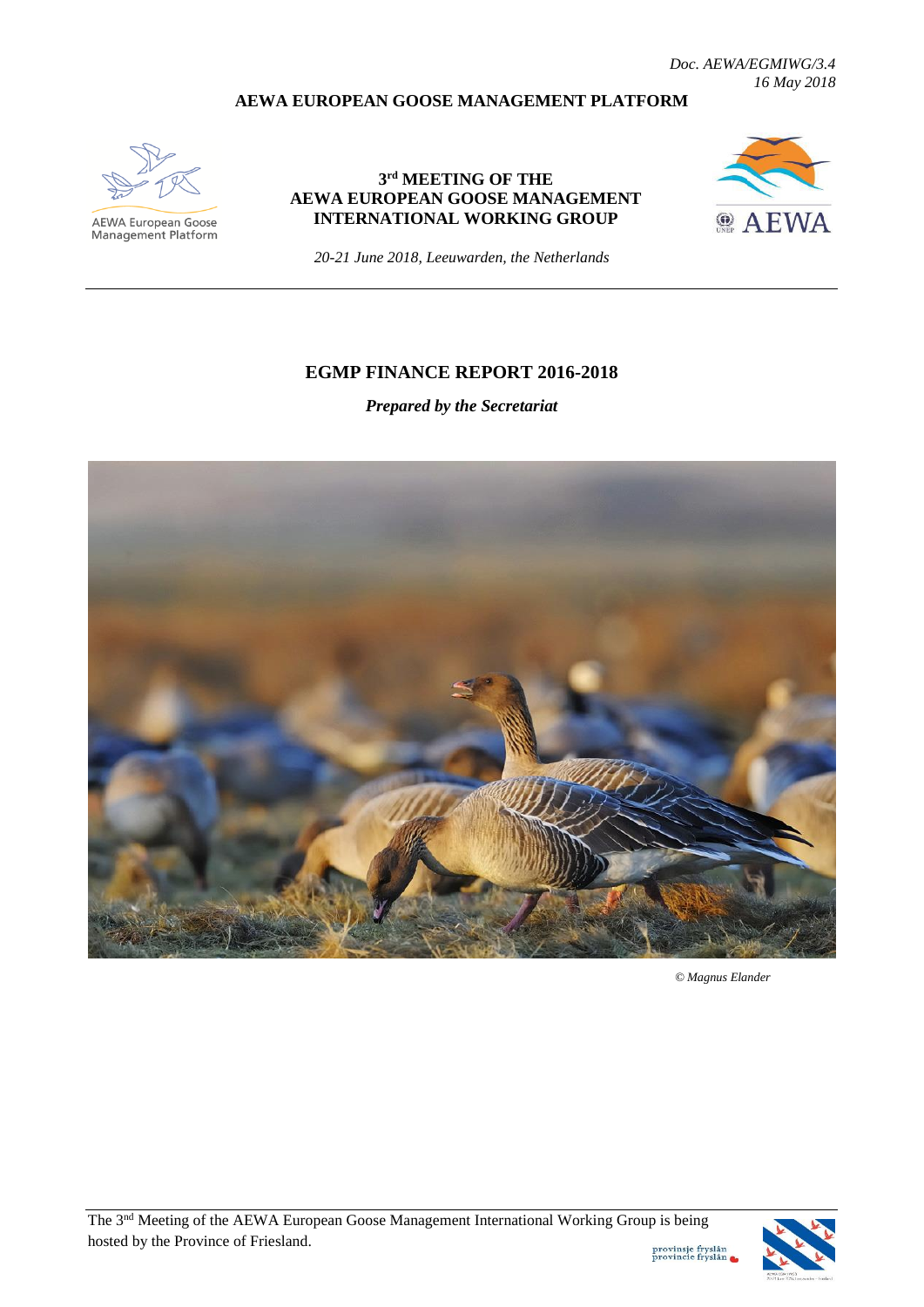# **EGMP FINANCE REPORT 2016-2018**

## **Introduction**

According to Rule 31 of the [Modus Operandi](http://www.unep-aewa.org/sites/default/files/document/aewa_egmiwg2_inf_4_egmiwg_modus_operandi.pdf) of the AEWA European Goose Management International Working Group (EGM IWG) the annual running costs for the European Goose Management Platform (EGMP), including servicing the EGM IWG, will be provided by the Range States to the Platform as decided by the EGM IWG.

Additional resources will need to be allocated by each participating Range State at national level to run necessary processes, such as National Working Groups, and implement the recommendations agreed amongst all Range States. These national level costs are not included in the EGMP budget.

An annual budget of 466,000 EUR has been estimated as necessary to facilitate the routine running of the EGMP (see [Establishment and operation of a EGMP under AEWA \(2016-2018\)\)](http://www.unep-aewa.org/sites/default/files/document/aewa_egm_iwg_1_inf_3_aewa_egmp_establishment.pdf). Since the establishment of the Platform the funding has been provided by the Range States on a voluntary basis. However, a cost-sharing formula to spread the provision of the annual resources is envisaged to be agreed on by the EGM IWG at its 3<sup>rd</sup> meeting in June 2018 (AEWA/EGMIWG/3.5).

The present document provides a report on the EGMP budget, income and expenditures for the period 2016 to 2018.

### **Action requested from the EGM IWG**

The EGM IWG is requested to review and receive the information provided in the report.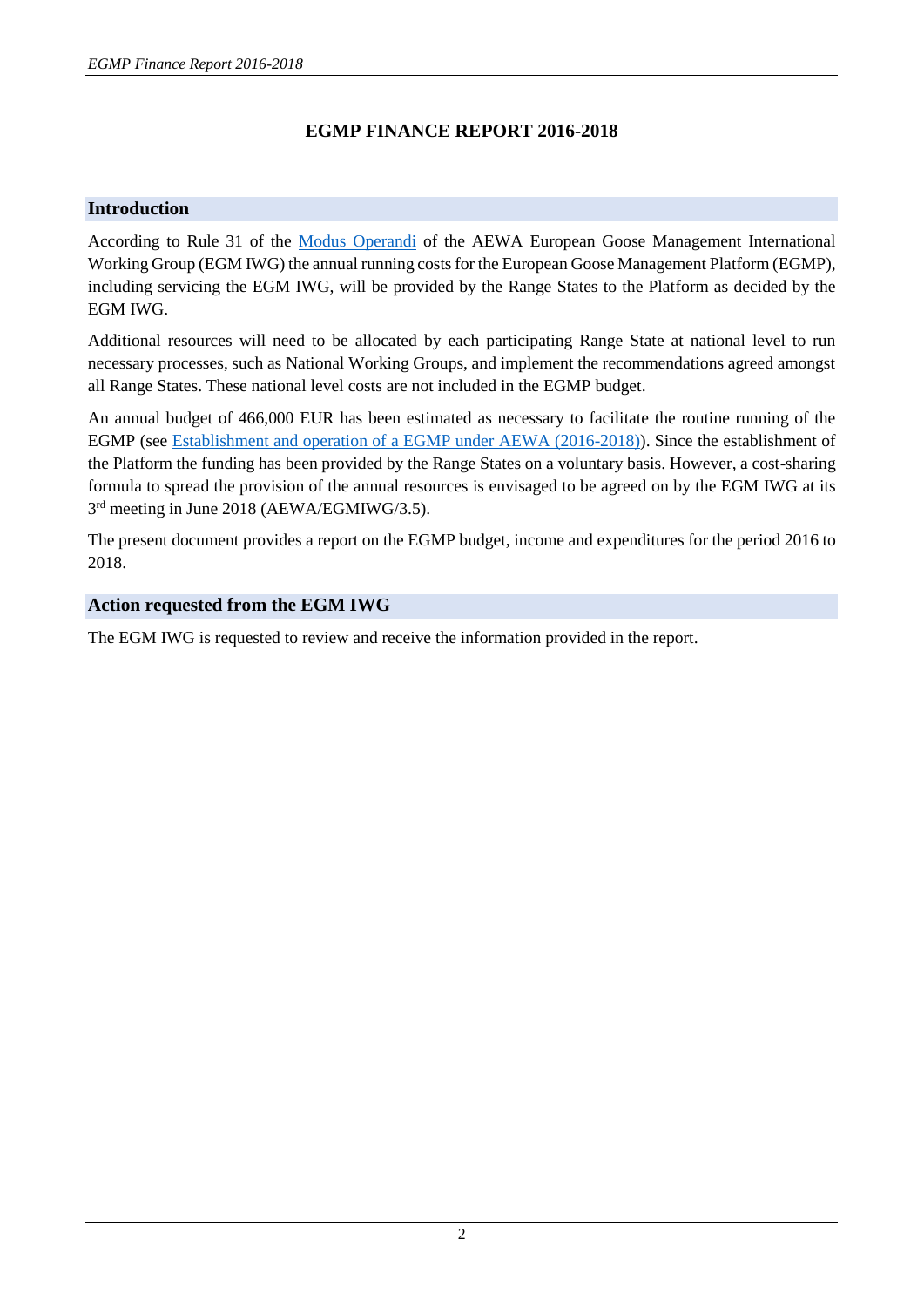### **Financial Status 2016-2018 overview**

Approaching the end of the establishment phase with the end of 2018, a full overview of the financial situation in the EGMP Secretariat and Data Centre is given below, reporting to the Range States on the use of the funds they have provided, as well as remaining funding gaps. The agreed budget for the period, as well as the funding received, expenditures made and remaining balance are outlined below in Table 1 for the EGMP Secretariat, and in Table 2 for the EGMP Data Centre. Further explanations relating to the details in the Tables are given below in the respective sections for budget, funding received and expenses.

*Table 1 EGMP Secretariat financial status 2016-2018 (in EUR)*

| 2016                                                           |               |                            |                                                      |                                |                                                 | 2017                                            |                                                                                                                 |                            |                                                      |                                                 | $2018$ Jan-Mar $(Q1)$                    |                         |                                                                                          |                                                        |                                                                                                                                                                                                                                                                                                                                                                                                                                                                                                                                    |                                                |                                                 |
|----------------------------------------------------------------|---------------|----------------------------|------------------------------------------------------|--------------------------------|-------------------------------------------------|-------------------------------------------------|-----------------------------------------------------------------------------------------------------------------|----------------------------|------------------------------------------------------|-------------------------------------------------|------------------------------------------|-------------------------|------------------------------------------------------------------------------------------|--------------------------------------------------------|------------------------------------------------------------------------------------------------------------------------------------------------------------------------------------------------------------------------------------------------------------------------------------------------------------------------------------------------------------------------------------------------------------------------------------------------------------------------------------------------------------------------------------|------------------------------------------------|-------------------------------------------------|
|                                                                | <b>Budget</b> | <b>Funding</b><br>received | <b>Balance</b><br><b>Funding vs</b><br><b>Budget</b> | <b>Expenses</b>                | <b>Balance</b><br><b>Expenses</b> vs<br>Funding |                                                 | <b>Budget</b>                                                                                                   | <b>Funding</b><br>received | <b>Balance</b><br><b>Funding vs</b><br><b>Budget</b> | <b>Expenses</b>                                 | <b>Balance</b><br>Expenses<br>vs Funding |                         | <b>Budget</b>                                                                            | Funding<br>received                                    | <b>Balance</b><br><b>Funding vs</b><br><b>Budget</b>                                                                                                                                                                                                                                                                                                                                                                                                                                                                               | <b>Expenses</b>                                | <b>Balance</b><br><b>Expenses</b><br>vs Funding |
| <b>EGMP</b>                                                    |               |                            |                                                      |                                |                                                 | <b>EGMP</b>                                     |                                                                                                                 |                            |                                                      |                                                 |                                          | <b>EGMP</b>             |                                                                                          |                                                        |                                                                                                                                                                                                                                                                                                                                                                                                                                                                                                                                    |                                                |                                                 |
| Coordinator                                                    |               |                            |                                                      |                                |                                                 | Coordinator                                     | €142,000                                                                                                        |                            |                                                      | €38,702                                         |                                          | Coordinator             | €142,000                                                                                 |                                                        |                                                                                                                                                                                                                                                                                                                                                                                                                                                                                                                                    | €17,889                                        |                                                 |
| <b>EGMP</b>                                                    |               |                            |                                                      |                                |                                                 | <b>EGMP</b>                                     |                                                                                                                 |                            |                                                      |                                                 |                                          | <b>EGMP</b>             |                                                                                          |                                                        |                                                                                                                                                                                                                                                                                                                                                                                                                                                                                                                                    |                                                |                                                 |
| Programme<br>Management                                        |               |                            |                                                      |                                |                                                 | Programme<br>Management                         |                                                                                                                 |                            |                                                      |                                                 |                                          | Programme<br>Management |                                                                                          |                                                        |                                                                                                                                                                                                                                                                                                                                                                                                                                                                                                                                    |                                                |                                                 |
| Assistant                                                      |               |                            |                                                      |                                |                                                 | Assistant                                       | €80,000                                                                                                         |                            |                                                      | €9,617                                          |                                          | Assistant               | €80,000                                                                                  |                                                        |                                                                                                                                                                                                                                                                                                                                                                                                                                                                                                                                    | €13,826                                        |                                                 |
|                                                                |               |                            |                                                      |                                |                                                 |                                                 |                                                                                                                 |                            |                                                      |                                                 |                                          |                         |                                                                                          |                                                        |                                                                                                                                                                                                                                                                                                                                                                                                                                                                                                                                    |                                                |                                                 |
| <b>EGMP</b> Secretariat                                        |               |                            |                                                      |                                |                                                 | <b>EGMP</b> Secretariat                         |                                                                                                                 |                            |                                                      |                                                 |                                          | <b>EGMP</b> Secretariat |                                                                                          |                                                        |                                                                                                                                                                                                                                                                                                                                                                                                                                                                                                                                    |                                                |                                                 |
| operational budget                                             |               |                            |                                                      |                                |                                                 | operational budget                              | €35,000                                                                                                         |                            |                                                      | €17,810                                         |                                          | operational budget      | €35,000                                                                                  |                                                        |                                                                                                                                                                                                                                                                                                                                                                                                                                                                                                                                    | €31,132                                        |                                                 |
| <b>EGM IWG</b>                                                 |               |                            |                                                      |                                |                                                 | <b>EGM IWG</b>                                  |                                                                                                                 |                            |                                                      |                                                 |                                          | <b>EGM IWG</b>          |                                                                                          |                                                        |                                                                                                                                                                                                                                                                                                                                                                                                                                                                                                                                    |                                                |                                                 |
| meeting                                                        |               |                            |                                                      |                                |                                                 | meeting                                         | €25,000                                                                                                         |                            |                                                      | €8,656                                          |                                          | meeting                 | €25,000                                                                                  |                                                        |                                                                                                                                                                                                                                                                                                                                                                                                                                                                                                                                    | €6,537                                         |                                                 |
| <b>Total</b>                                                   |               | €225,000                   |                                                      |                                | €225,000                                        | <b>Total</b>                                    | €282,000                                                                                                        | €60,000                    | $-\epsilon 222.000$                                  | €74,785                                         | $-614,785$                               | <b>Total</b>            | €282,000                                                                                 | £131,423                                               | $-6150,577$                                                                                                                                                                                                                                                                                                                                                                                                                                                                                                                        | €69,384                                        | 662,039                                         |
|                                                                |               |                            |                                                      |                                |                                                 |                                                 |                                                                                                                 |                            |                                                      |                                                 |                                          |                         |                                                                                          |                                                        | Deficit in<br>DC<br><b>Reserve to</b><br>be balanced<br><b>Total</b><br><b>Expenses</b><br>$Q12018 +$<br>deficit DC $\left  \right $ $\left  \right $ $\left  \right $ $\left  \right $ $\left  \right $ $\left  \right $ $\left  \right $ $\left  \right $ $\left  \right $ $\left  \right $ $\left  \right $ $\left  \right $ $\left  \right $ $\left  \right $ $\left  \right $ $\left  \right $ $\left  \right $ $\left  \right $ $\left  \right $ $\left  \right $ $\left  \right $ $\left  \right $ $\left  \right $ $\left$ | 632,100                                        | £29,939                                         |
|                                                                |               |                            |                                                      |                                |                                                 |                                                 | Carry-over<br>from 2016                                                                                         | 665,000                    |                                                      | Carry-over<br>from 2016                         | 665,000                                  |                         | Carry-over<br>from 2017                                                                  | €50,215                                                |                                                                                                                                                                                                                                                                                                                                                                                                                                                                                                                                    | Carry-over<br>from 2017                        | £50,215                                         |
|                                                                |               |                            |                                                      | Funds to carry<br>over to 2018 | €65,000                                         |                                                 | <b>Total funds</b><br>available<br><b>Overall funding balance</b><br>taking into account carry-<br>over to 2018 | $2017$ $\bigoplus 125,000$ | $-6171,785$                                          | Funds to<br>carry-over<br>to 2018               | 650,215                                  |                         | <b>Total funds</b><br>available<br><b>Overall funding balance</b><br>taking into account | 2018 €181,638<br>funds available until Dec - - £70,423 |                                                                                                                                                                                                                                                                                                                                                                                                                                                                                                                                    | <b>Funds</b><br>available<br>until Dec<br>2018 | €80,154                                         |
| €160,000<br>$£160,000$ Allocation for Reserve (50%+ of budget) |               |                            |                                                      |                                |                                                 | €160,000<br>$£160,000$ Reserve (50%+ of budget) |                                                                                                                 |                            |                                                      | £160,000<br>$£160,000$ Reserve (50%+ of budget) |                                          |                         |                                                                                          |                                                        |                                                                                                                                                                                                                                                                                                                                                                                                                                                                                                                                    |                                                |                                                 |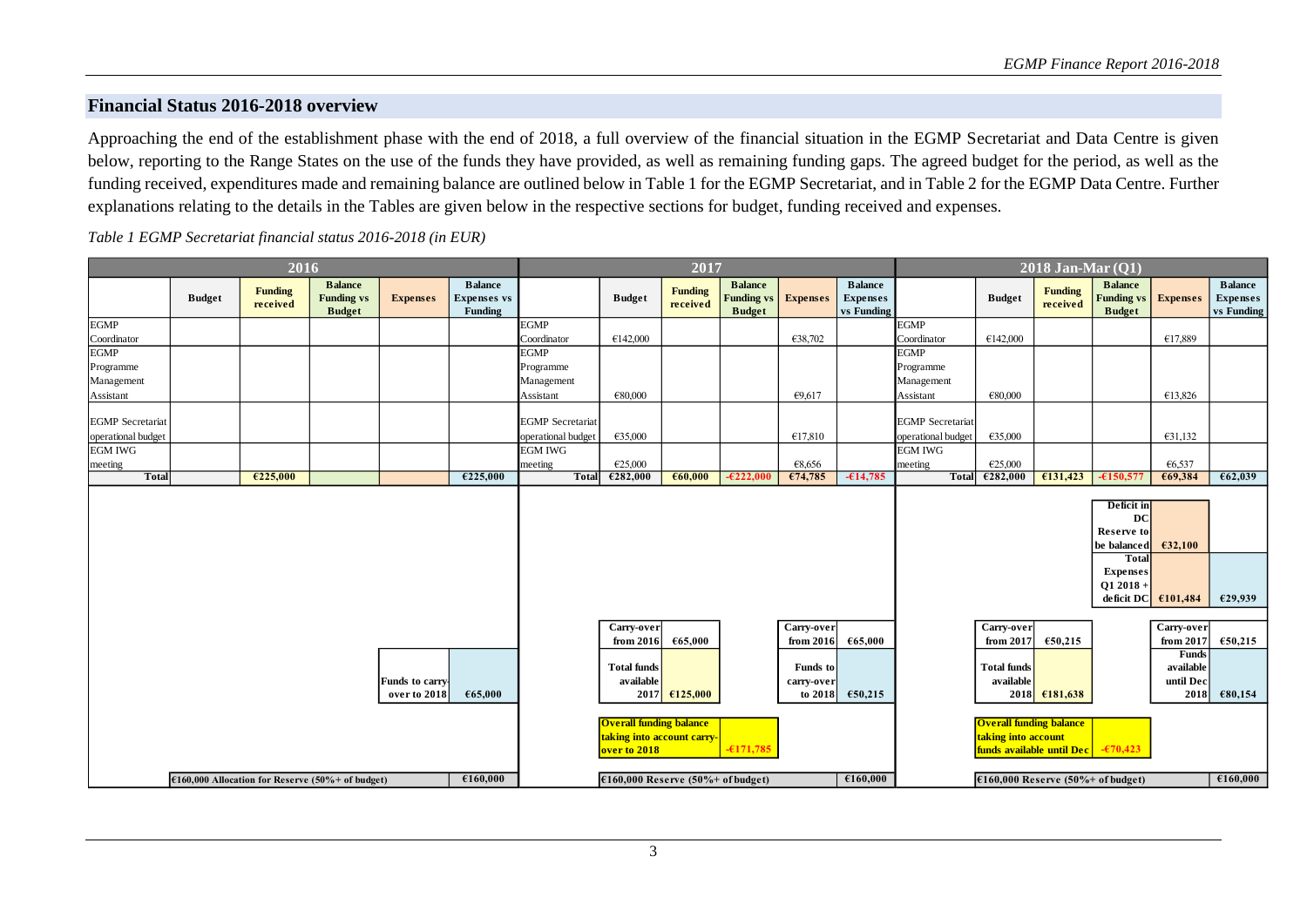*Table 2 EGMP Data Centre financial status 2016-2018 (in EUR)*

| 2016                                                              |               |                            |                                                      |                 |                                                 | 2017                            |                                                                              |                            |                                                      |                 |                                                 | $2018$ Jan-Mar $(Q1)$           |                                                                                               |                     |                                                      |                 |                                                 |
|-------------------------------------------------------------------|---------------|----------------------------|------------------------------------------------------|-----------------|-------------------------------------------------|---------------------------------|------------------------------------------------------------------------------|----------------------------|------------------------------------------------------|-----------------|-------------------------------------------------|---------------------------------|-----------------------------------------------------------------------------------------------|---------------------|------------------------------------------------------|-----------------|-------------------------------------------------|
|                                                                   | <b>Budget</b> | <b>Funding</b><br>received | <b>Balance</b><br><b>Funding vs</b><br><b>Budget</b> | <b>Expenses</b> | <b>Balance</b><br><b>Expenses</b><br>vs Funding |                                 | <b>Budget</b>                                                                | <b>Funding</b><br>received | <b>Balance</b><br><b>Funding vs</b><br><b>Budget</b> | <b>Expenses</b> | <b>Balance</b><br><b>Expenses</b><br>vs Funding |                                 | <b>Budget</b>                                                                                 | Funding<br>received | <b>Balance</b><br><b>Funding vs</b><br><b>Budget</b> | <b>Expenses</b> | <b>Balance</b><br><b>Expenses</b><br>vs Funding |
|                                                                   |               |                            |                                                      |                 |                                                 |                                 |                                                                              |                            |                                                      |                 |                                                 |                                 |                                                                                               |                     |                                                      |                 |                                                 |
| Goose monitoring                                                  |               |                            |                                                      |                 |                                                 | Goose<br>monitoring             |                                                                              |                            |                                                      |                 |                                                 | Goose<br>monitoring             |                                                                                               |                     |                                                      |                 |                                                 |
| coordinator                                                       | €96,000       |                            |                                                      |                 |                                                 | coordinator<br>Population       | €96,000                                                                      |                            |                                                      | €54,158         |                                                 | coordinator<br>Population       | €96,000                                                                                       |                     |                                                      | €31,433         |                                                 |
| Population modelling                                              |               |                            |                                                      |                 |                                                 | modelling                       |                                                                              |                            |                                                      |                 |                                                 | modelling                       |                                                                                               |                     |                                                      |                 |                                                 |
| expert                                                            | €48,000       |                            |                                                      |                 |                                                 | expert                          | €48,000                                                                      |                            |                                                      | €78,980         |                                                 | expert                          | €48,000                                                                                       |                     |                                                      | €24,386         |                                                 |
| Lead compiler                                                     | €20,000       |                            |                                                      |                 |                                                 | Lead<br>compiler                | €20,000                                                                      |                            |                                                      | €43,646         |                                                 | Lead<br>compiler                | €20,000                                                                                       |                     |                                                      | €13,026         |                                                 |
|                                                                   |               |                            |                                                      |                 |                                                 | <b>EGMP</b> Data<br>Centre      |                                                                              |                            |                                                      |                 |                                                 | <b>EGMP</b> Data<br>Centre      |                                                                                               |                     |                                                      |                 |                                                 |
| <b>EGMP</b> Data Centre                                           |               |                            |                                                      |                 |                                                 | operational                     |                                                                              |                            |                                                      |                 |                                                 | operational                     |                                                                                               |                     |                                                      |                 |                                                 |
| operational budget                                                | €20,000       |                            |                                                      |                 |                                                 | budget                          | €20,000                                                                      |                            |                                                      | €8,601          |                                                 | budget                          | €20,000                                                                                       |                     |                                                      | €3,110          |                                                 |
| <b>Total</b>                                                      | €184,000      | €92,500                    |                                                      | €32,600         | €59,900                                         | <b>Total</b>                    | €184,000                                                                     | €184,647                   | €647                                                 | €185,386        | $-\epsilon$ 739                                 | <b>Total</b>                    | €184,000                                                                                      | €100,000            | $-684.000$                                           | €71,955         | €28,045                                         |
|                                                                   |               |                            |                                                      |                 |                                                 | Carry-over<br>from 2016         | $\epsilon$ 0                                                                 |                            | Carry-over<br>from 2016                              | $\epsilon$ 0    |                                                 | Carry-over<br>from 2017         | $-6739$                                                                                       |                     | Carry-over<br>from 2017                              | $-\epsilon$ 739 |                                                 |
| <b>Funds</b> to<br>carry-over                                     |               |                            |                                                      |                 |                                                 | <b>Total funds</b><br>available |                                                                              |                            | <b>Funds</b> to<br>carry-over                        |                 |                                                 | <b>Total funds</b><br>available |                                                                                               |                     | Funds<br>available<br>until Dec                      |                 |                                                 |
|                                                                   |               |                            |                                                      | to 2018         | $\epsilon$ <sub>0</sub>                         |                                 |                                                                              | $2017$ $\epsilon$ 184,647  |                                                      | to 2018         | $-6739$                                         |                                 | <b>2018</b>                                                                                   | £99,261             |                                                      | 2018            | €27,306                                         |
|                                                                   |               |                            |                                                      |                 |                                                 |                                 | <b>Overall funding balance</b><br>taking into account carry-<br>over to 2018 |                            | $-\epsilon$ 92                                       |                 |                                                 |                                 | <b>Overall funding balance</b><br>taking into account<br>funds available until Dec $-656,694$ |                     |                                                      |                 |                                                 |
| €59,900<br>$692,000$ Allocation for Reserve (up to 50% of budget) |               |                            |                                                      |                 | €59,900<br>$€92,000$ Reserve (50% of budget)    |                                 |                                                                              |                            | €92,000<br>$€92,000$ Reserve (50% of budget)         |                 |                                                 |                                 |                                                                                               |                     |                                                      |                 |                                                 |

# **Budget**

The EGMP budget (lighter grey cells in Tables 1 and 2) has been set at its current level of EUR 466,000 for the duration of the establishment phase 2016-2018. It sums the resources needed at the international level to provide for the services and running of the EGMP. The budget breaks down to EUR 282,000 for the EGMP Secretariat and EUR 184,000 for the EGMP Data Centre.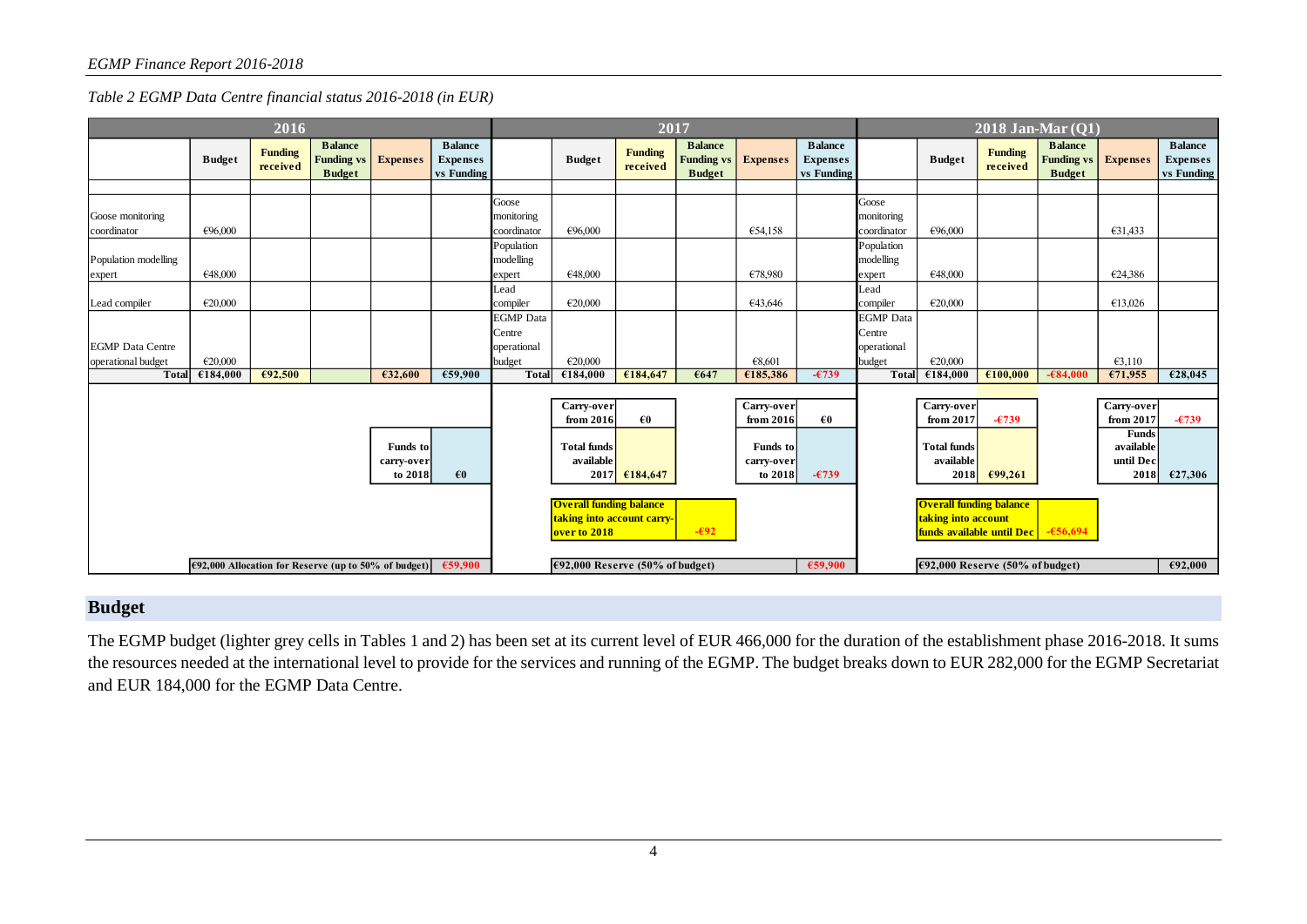# **Funding received**

Voluntary contributions of Range States to the EGMP Secretariat Data Centre are shown cumulative per year in Tables 1 and 2 (light yellow). In 2017 and 2018 the carry-over from previous years is added to form the total funding available.

The individual funding by Range State throughout the three years is outlined below in Table 3 and shown visually in Figures 1-4.

|                         |                    | 2016               |                    | 2017               | 2018               |                    |                  |
|-------------------------|--------------------|--------------------|--------------------|--------------------|--------------------|--------------------|------------------|
|                         | <b>Secretariat</b> | <b>Data Centre</b> | <b>Secretariat</b> | <b>Data Centre</b> | <b>Secretariat</b> | <b>Data Centre</b> | <b>Total</b>     |
| $(Belarus)**$           |                    |                    |                    |                    |                    |                    | $\bf{0}$         |
| Belgium                 |                    | 10,000             |                    | 35,000             |                    | 25,000             | 70,000           |
| Denmark                 |                    |                    |                    | 25,000             | 40,000             |                    | 65,000           |
| Estonia                 |                    |                    |                    |                    |                    |                    | $\mathbf{0}$     |
| EU                      |                    |                    |                    |                    |                    |                    | $\bf{0}$         |
| Finland                 |                    | 10,000             |                    | 40,000             | 15,000             | 30,000             | 95,000           |
| France                  |                    |                    | 30,000             |                    |                    |                    | 30,000           |
| Germany                 |                    | 10,000             |                    | 30,000             |                    | 20,000             | 60,000           |
| Iceland                 |                    |                    |                    |                    |                    |                    | $\boldsymbol{0}$ |
| Latvia                  |                    |                    |                    |                    |                    |                    | $\mathbf{0}$     |
| <b>Netherlands</b>      |                    | 37,500             |                    | 11,000             |                    |                    | 48,500           |
| Norway                  | 225,000            |                    | 30,000             | 15,000             | 76,423             | 25,000             | 371,423          |
| Sweden                  |                    | 25,000             |                    |                    |                    |                    | 25,000           |
| UK                      |                    |                    |                    | 28,647             |                    |                    | 28,647           |
| $(Uk^{\text{name}})$ ** |                    |                    |                    |                    |                    |                    | $\bf{0}$         |
| <b>Total</b>            | 225,000            | 92,500             | 60,000             | 184,647            | 131,423            | 100,000            | 793,570          |

*Table 3 EGMP funding received 2016-2018 (in EUR)*

\*\* non-paying range states

Norway has contributed almost half of the entire funding received since 2016, whilst other Range State's contributions have been lower and irregular with a preference to fund the EGMP Data Centre over the EGMP Secretariat.



*Figure 1 Voluntary contributions EGMP Secretariat 2016-2018 (EUR)*

*Figure 2 Voluntary contributions EGMP Data Centre 2016-2018 (EUR)*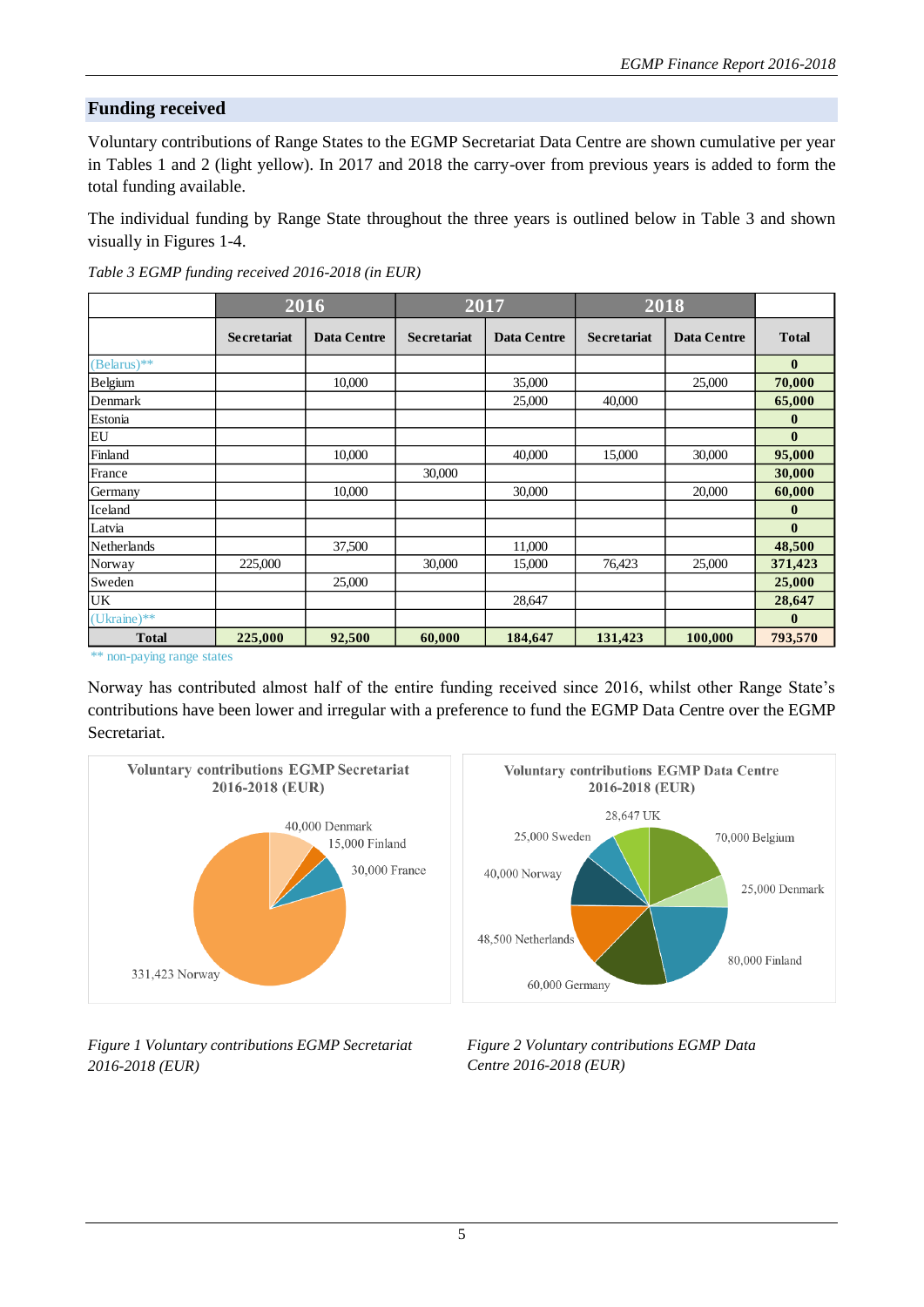



*Figure 4 Total EGMP funding received annually 2016-2018 (EUR) (\*\* non-paying Range States)*

# **Additional resources provided (outside the EGMP core budget)**

In addition to the voluntary contributions to the EGMP budget, end-of-year funding of EUR 4,800 has been received from Norway for print materials and give-aways for the EGMP and three Range States have hosted the EGM IWG meetings in 2016 (Sweden), 2017 (Denmark) and 2018 (Netherlands).

### **Reserve fund**

As agreed by the EGM IWG at their 2<sup>nd</sup> meeting in June 2017 [\(EGM IWG 2 meeting report\)](http://www.unep-aewa.org/sites/default/files/document/aewa_egm_iwg_2_report.pdf), a reserve fund has been established from the balance left from 2016 and 2017, to ensure continuity of operations of the EGMP in any annual cycle before contributions for the new year arrive from the Range States. For uninterrupted and smooth operational running of the EGMP sufficient funds should remain in the reserve fund at the end of the year, to allow operation for the first six months, as agreed by the EGM IWG at its 2nd meeting [\(EGM IWG2](http://www.unep-aewa.org/sites/default/files/document/aewa_egm_iwg_2_report.pdf)  [meeting report, para. 48\)](http://www.unep-aewa.org/sites/default/files/document/aewa_egm_iwg_2_report.pdf).

#### *EGMP Secretariat*

The reserve fund for the EGMP Secretariat has been set at EUR 160,000, slightly above the 50% mark of annual budget, due to the elevated costs in the first half of the year with the preparation of the EGM IWG meeting taking place each year in June. The reserve fund for the EGMP Secretariat has been stable and is carried over from one year to the next.

### *EGMP Data Centre*

For the EGMP Data Centre the reserve fund has been set to 50% of the annual budget, i.e. EUR 92,000. Due to lower leftover in 2016 the reserve fund stands at EUR 59,900. The balance necessary to reach the full EUR 92,000 (i.e. EUR 32,100) will be transferred from the EGMP Secretariat for this purpose (see Table 1 above "Deficit in DC Reserve to be balanced" in 2018).

Reserve funds for EGMP Secretariat and Data Centre are stated at the bottom of the figures for each year in Table 1 and 2 above (darker grey cells).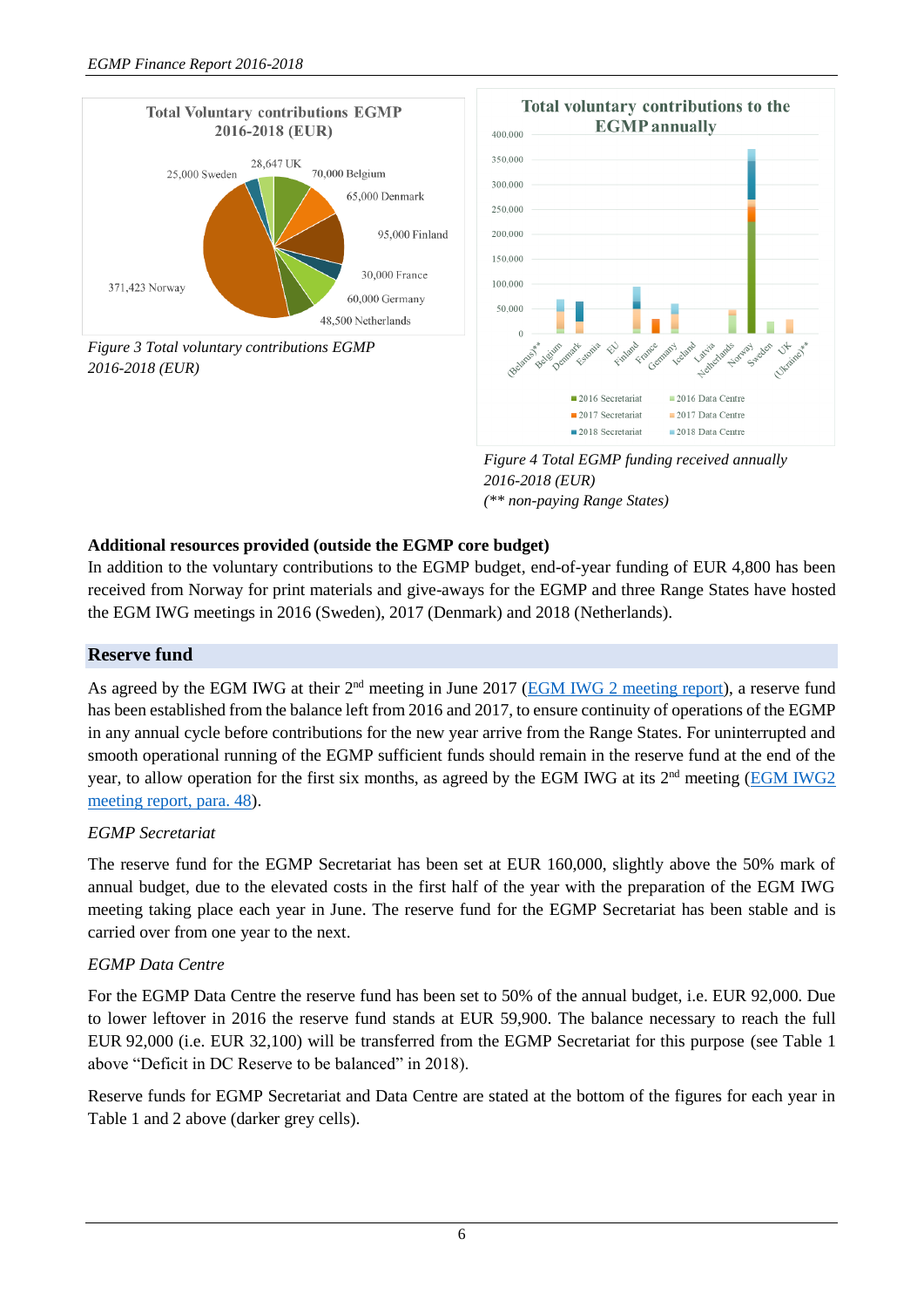# **Expenses**

Expenses incurred at the EGMP Secretariat and Data Centre from 2016 to March 2018 are outlined in detail in Tables 1 and 2 above (orange colour), separated by year and for each operational unit. The balance of expenses versus the funding received is shown in blue colour in the respective tables. Funds not spent at the end of the year are carried over to the following year and added to form the total funding available for the running of the EGMP in the next year (see Tables 1 and 2 above, "carry-over from previous year" and "funds to carry-over to following year").

# *EGMP Secretariat*

The EGMP Secretariat has been able to operate in 2017 despite a significant funding gap, due to the late recruitment of the EGMP Coordinator in July 2018 and the Programme Management Assistant in November 2018, reducing expenses on salaries substantially. Operational expenses of the EGMP Secretariat include staff travel to workshops and meetings, as well as costs for the preparation of the "Guidance on Implementing Adaptive Harvest Management Through Domestic Legal Regulations" in 2017 (see document AEWA/EGMIWG/3.7) and the EGMP website design as a kick-start on EGMP communications in 2018 (see details in Report of the EGMP Secretariat and Data Centre (2017/2018) for 2019, AEWA/EGMIWG/3.3). With the team in the EGMP Secretariat on board and a full range of activities taken up, the expenses for 2018 are expected to reach the full budget estimate for the EGMP Secretariat in 2018 (EUR 282,000) by the end of the year. Some reduction in the staff costs of the EGMP Secretariat is possible to be incurred in the future, once a full annual cycle for each staff member has been completed and actual salaries and associated costs over a 12-months period are incurred and therefore future estimates could be adjusted.

# *EGMP Data Centre*

The EGMP Data Centre has reached full expenditure of their budget in 2017 with the Goose Monitoring Coordinator on board since February 2017 to complete the team. According to the workload estimated in 2016 necessary to operate the EGMP Data Centre (se[e Establishment and operation of a EGMP under AEWA \(2016-](http://www.unep-aewa.org/sites/default/files/document/aewa_egm_iwg_1_inf_3_aewa_egmp_establishment.pdf) [2018\),](http://www.unep-aewa.org/sites/default/files/document/aewa_egm_iwg_1_inf_3_aewa_egmp_establishment.pdf) page 4 and 5), the staff allocation within the EGMP Data Centre includes a Goose Monitoring Coordinator (100%), a Population Modelling Expert (50%) of a Lead Compiler (15%). In 2017 the workload of the staff had shifted to some extent, paying careful attention to stay within the allocated budget for staff and the overall budget for the year. The Population Modelling Expert's workload was higher than originally expected, due to work on the development of new models for the Taiga Bean Goose, increasing from 50% to 82%. New capacity has been built for this work within the EGMP Data Centre team, so that the bulk of the work will be performed by the Goose Monitoring Coordinator in future. Also, the Lead Compiler's workload increased from 15% to 33% due to involvement in overall strategic work for the EGMP in the establishment phase. On the other hand, the Goose Monitoring Coordinator's work to be funded from the EGMP budget was lower than budgeted (56% instead of 100%), due to heavy involvement in the compilation of the International Single Species Management Plans (ISSMPs) for the Barnacle Goose and the Greylag Goose – work, not financed from the EGMP budget. Also, the work allocated to the Goose Monitoring Coordinator was partially carried out by an expert on assessment of Taiga Bean Geese and other work on modelling. These shifts in the workload of the EGMP Data Centre staff explain the divergence of expenses versus the related yearly budget. The flexibility shown in 2017 on fund allocation in the EGMP Data Centre to staff salaries is of great advantage to the EGMP and is expected to be continuing to some extent in the future with the proviso that overall staff salary budgets are adhered to. The high operational expenses of the EGMP Data Centre in the first quarter of 2018 are due to high levels of activity, including running of a Modelling Consortium workshop in Kalø, Denmark, in January 2017, further development of new models for Pink-footed and Taiga Bean Geese, participation of EGMP Data Centre staff in relevant meetings, as well as preparations for the annual assessments.